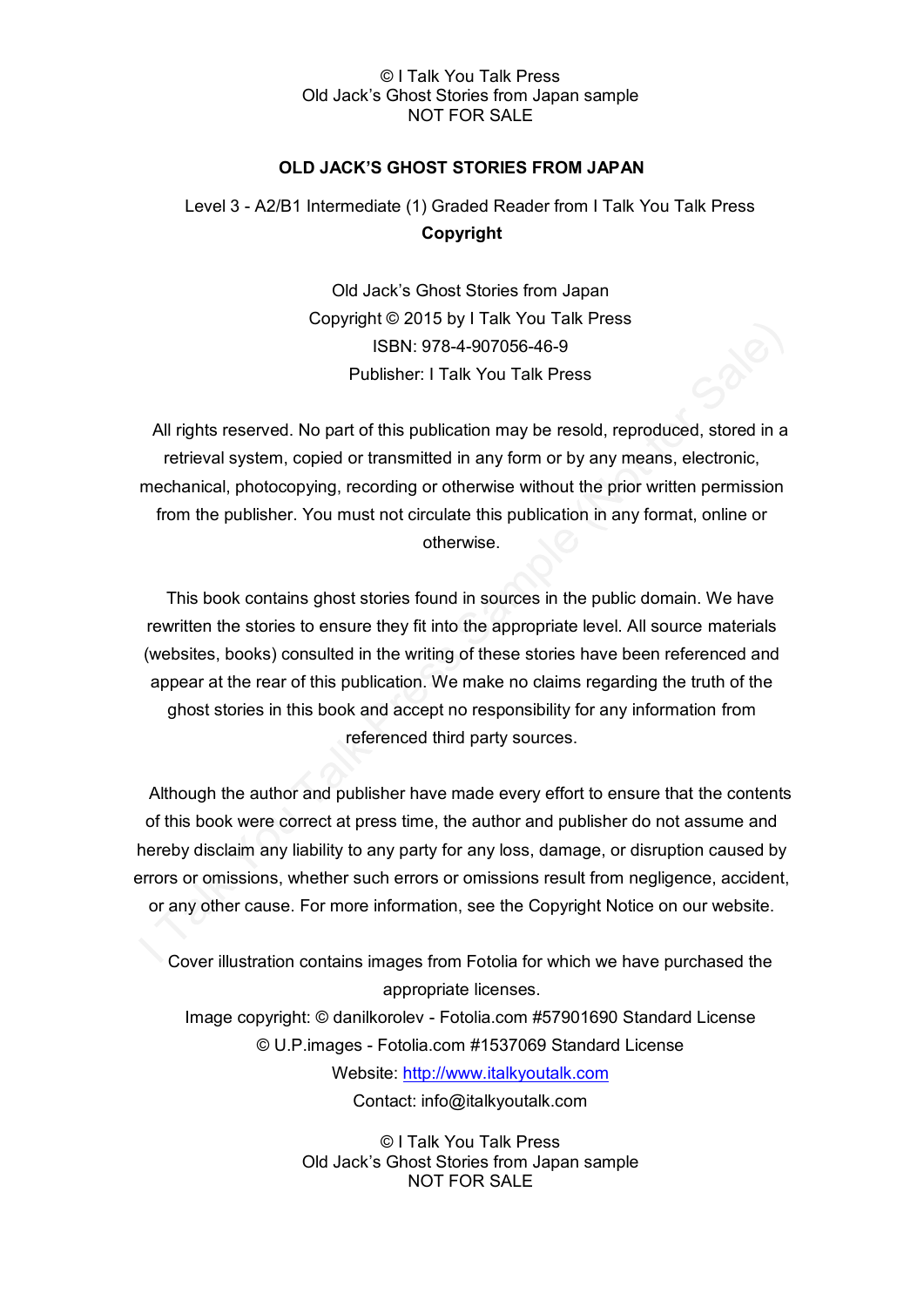#### © I Talk You Talk Press Old Jack's Ghost Stories from Japan sample NOT FOR SALE

#### **Message from Old Jack**

Hello, and welcome to my book of Japanese ghost stories. A few years ago, I visited Ireland to do some research for my book Old Jack's Ghost Stories from Ireland. One evening, I was sitting in the hotel bar, when I met Mr Yamada, a Japanese tourist. He was sitting at the table next to mine. We started talking. Mr Yamada had travelled to Ireland for an interesting reason. He wanted to visit the childhood home of the writer Lafcadio Hearn.

Lafcadio Hearn was born in 1850 and died in 1904. He travelled to Japan, and lived in Matsue, Mr Yamada's hometown, for about a year. There, he married the daughter of a samurai. They had four children, and Lafcadio spent the rest of his life in Japan.

I was interested to hear Mr Yamada's story about Lafcadio Hearn, but I was even more interested when he told me that Lafcadio Hearn researched and collected Japanese ghost stories! Mr Yamada and I talked for a long time. He told me about his hometown. He said, "Lafcadio Hearn's house is still there. Now, it is a popular tourist spot. You should visit Matsue. You can stay with me! I will tell you Hearn's ghost stories, and take you sightseeing!"

Mr Yamada and I exchanged addresses, and we wrote to each other regularly. Then, last year, in the autumn, when the leaves were turning red and orange, I decided to visit Mr Yamada and learn about Japanese ghosts.

So, come and join me on my great adventure in the wonderful country of Japan and enjoy the mysterious world of Lafcadio Hearn's Japanese ghost stories.

## **1. A Mother's Love**

## **Place: Daio-ji Temple, Matsue City, Shimane Prefecture**

I arrived in Matsue in the early afternoon. Mr Yamada and his wife were waiting for me. We shook hands.

"It's good to see you again Old Jack san! Welcome to my hometown!" said Mr Yamada.

"It's wonderful to see you too!" I said.

"It's nice to meet you," said Mrs Yamada.

"It's nice to meet you too, Mrs Yamada," I said.

"What should I call you?" she asked.

"Call me Old Jack," I said. "Everybody calls me Old Jack."

© I Talk You Talk Press Old Jack's Ghost Stories from Japan sample NOT FOR SALE